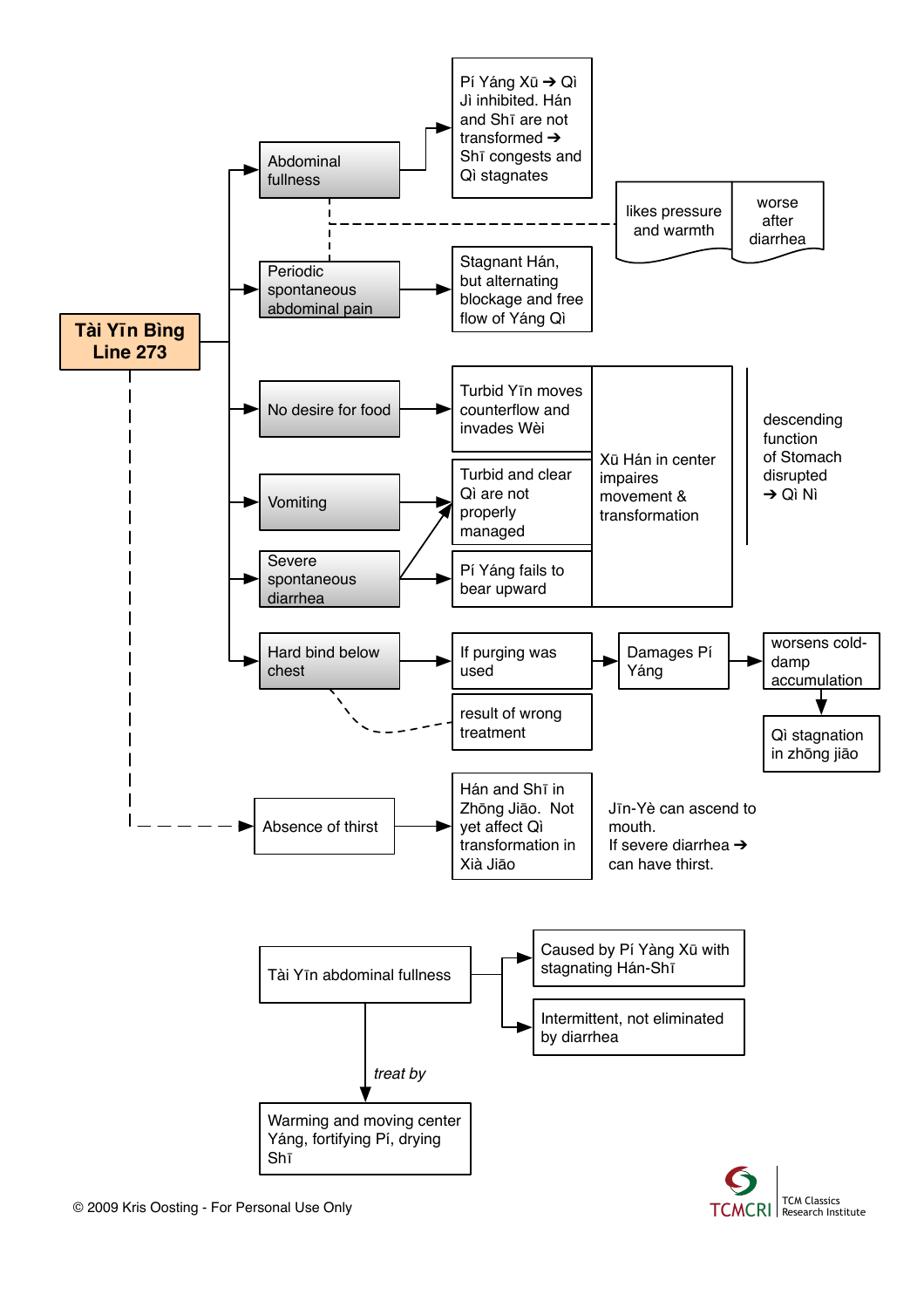

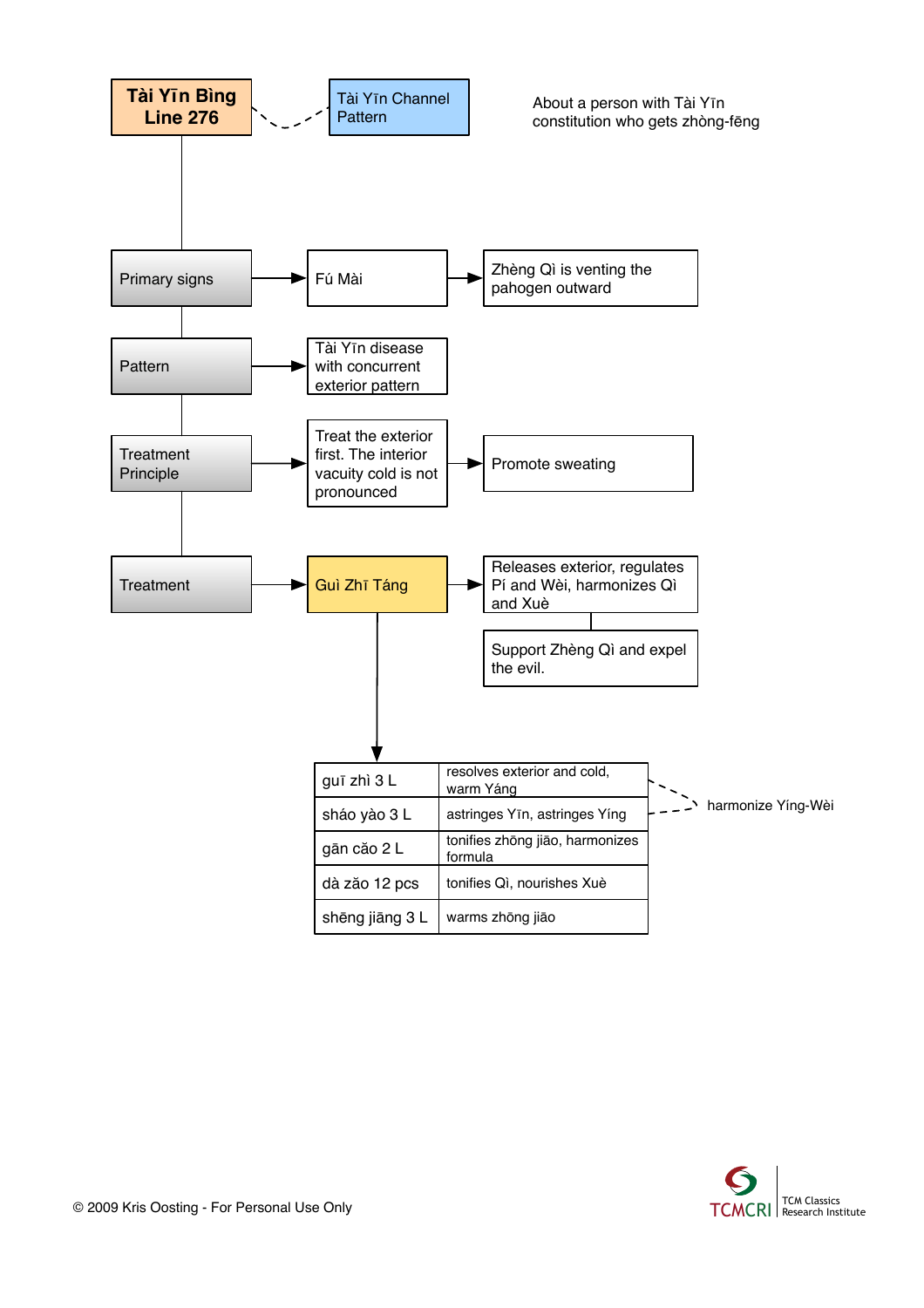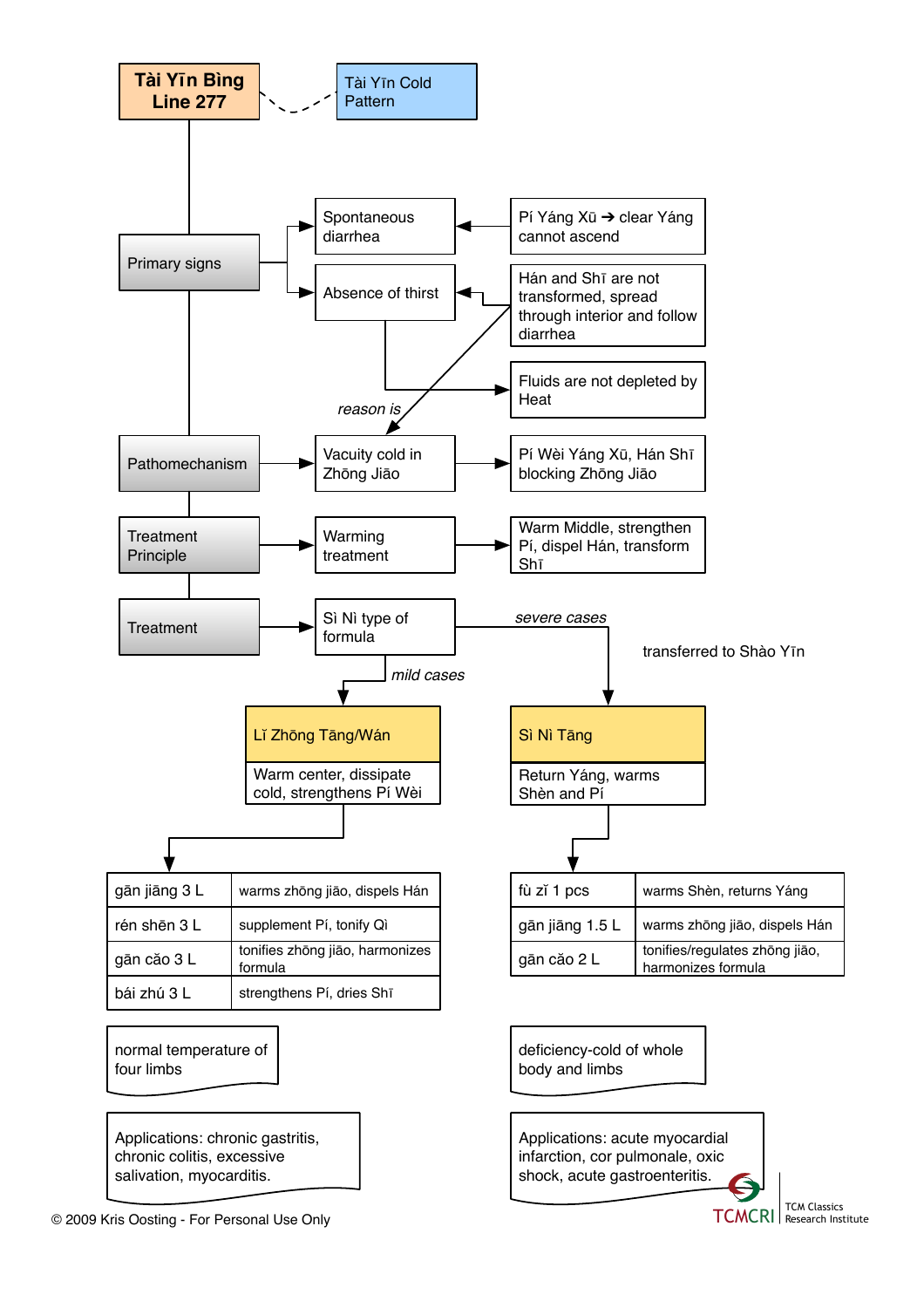

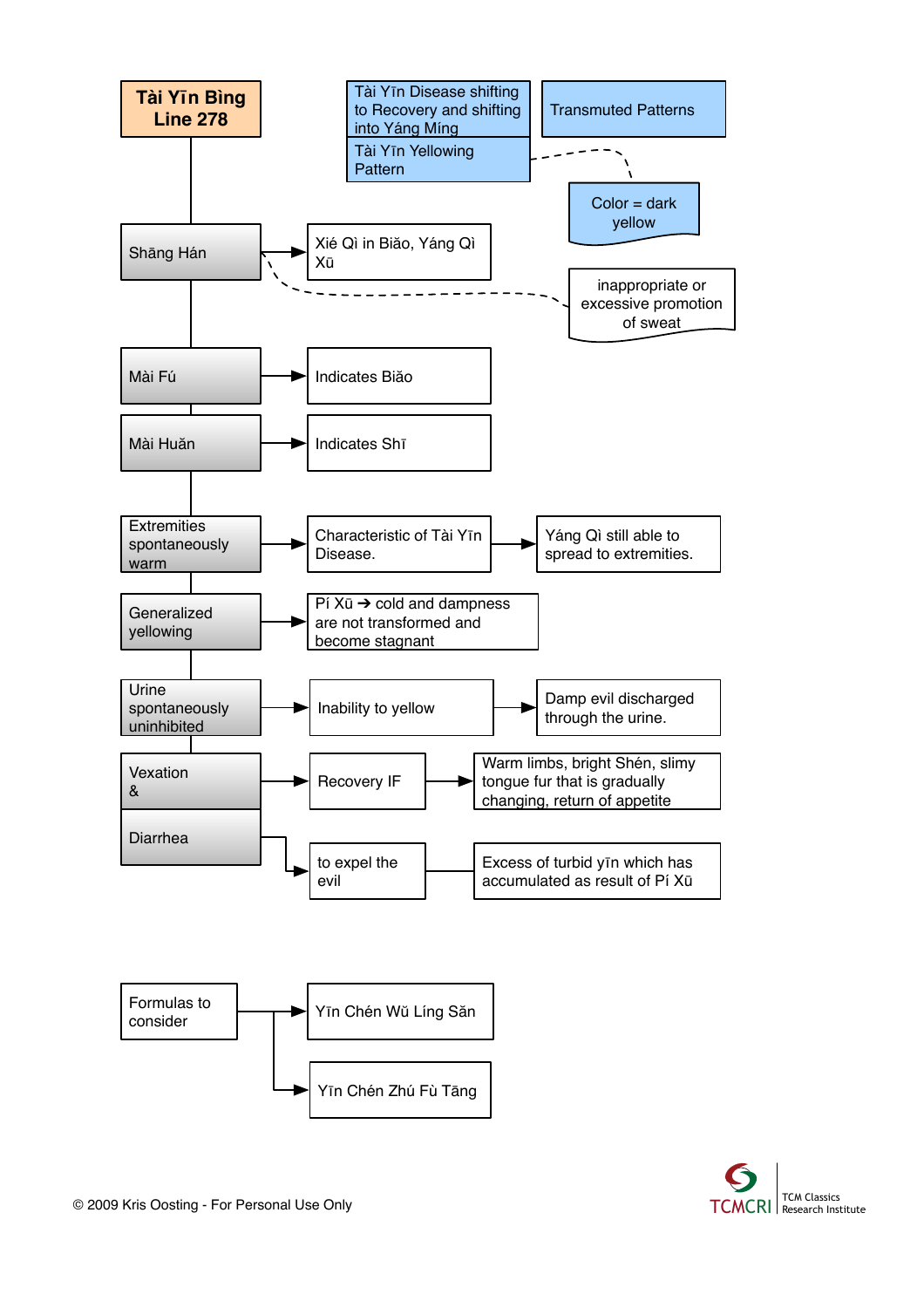

© 2009 Kris Oosting - For Personal Use Only TCM Classics CONSERVED FOR Classics

**TCMCRI** Research Institute